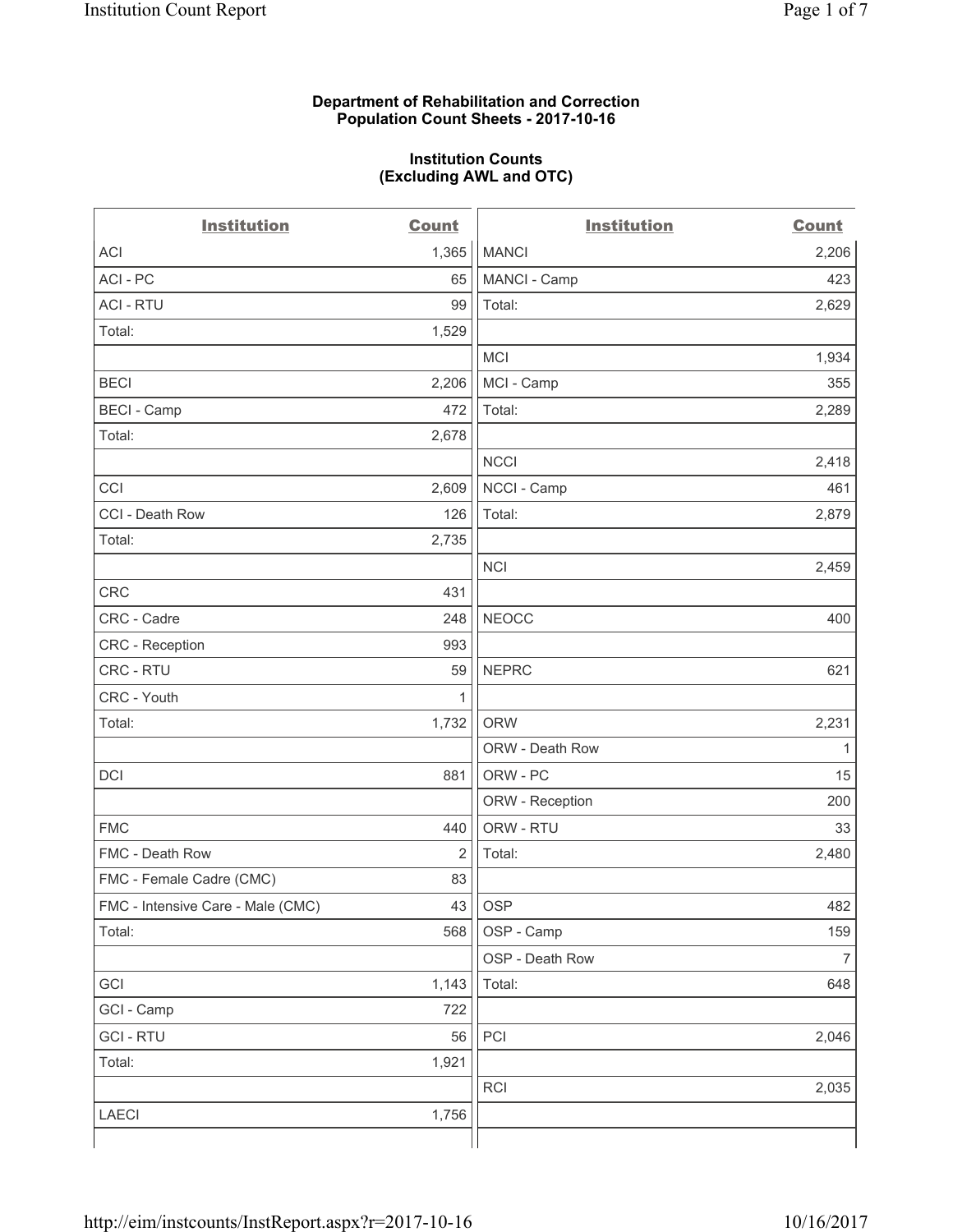|                          |       | <b>RICI</b>      |                          | 2,612  |
|--------------------------|-------|------------------|--------------------------|--------|
| LECI                     | 2,279 |                  |                          |        |
| LECI - Camp              | 183   | SCI              |                          | 2,025  |
| Total:                   | 2,462 |                  |                          |        |
|                          |       | <b>SOCF</b>      |                          | 1,209  |
| LOCI                     | 2,294 | SOCF - RTU       |                          | 56     |
|                          |       | Total:           |                          | 1,265  |
| LORCI                    | 231   |                  |                          |        |
| LORCI - Cadre            | 148   | <b>TCI</b>       |                          | 1,036  |
| <b>LORCI - Reception</b> | 1,054 | TCI - Camp       |                          | 446    |
| Total:                   | 1,433 | Total:           |                          | 1,482  |
|                          |       |                  |                          |        |
| <b>MACI</b>              | 1,074 | <b>TOCI</b>      |                          | 537    |
| MACI - Minimum           | 1,257 | <b>TOCI - PC</b> |                          | 91     |
| Total:                   | 2,331 | Total:           |                          | 628    |
|                          |       |                  |                          |        |
|                          |       | <b>WCI</b>       |                          | 1,199  |
|                          |       | WCI - RTU        |                          | 34     |
|                          |       | Total:           |                          | 1,233  |
|                          |       |                  |                          |        |
|                          |       |                  | <b>Total Population:</b> | 50,051 |

\* The Total Population includes 30 Offenders with Reason Codes 30 & 31. \*\* The Total Population includes 38 Offenders with Reason Code 0A.

## **Male Population by Security Level (Include AWL and Exclude OTC)**

| <b>Security Level</b>  | <b>Body</b> | <b>AWL</b> | $(-OTC)$ | <b>Total</b> |
|------------------------|-------------|------------|----------|--------------|
| Total Level 5          | 87          |            |          | 87           |
| Total Level 4          | 2,211       | 34         | 31       | 2,214        |
| Total Level 3          | 12,018      | 133        | 110      | 12,041       |
| Total Level 2          | 15,852      | 205        | 145      | 15,912       |
| Total Level 1          | 15,581      | 158        | 77       | 15,662       |
| <b>Total Death Row</b> | 137         | 0          | 0        | 137          |
| <b>Total Male</b>      | 45,886      | 531        | 364      | 46,053       |

#### **Female Population by Institution (Include AWL and Exclude OTC)**

| <b>Institution</b>              | <b>Body</b> | <b>AWL</b> | $(-OTC)$ | <b>Total</b> |
|---------------------------------|-------------|------------|----------|--------------|
| <b>DCI</b>                      | 881         |            |          | 882          |
| <b>FMC</b>                      | 23          |            |          | 25           |
| <b>FMC</b> - Female Cadre (CMC) | 83          |            |          | 83           |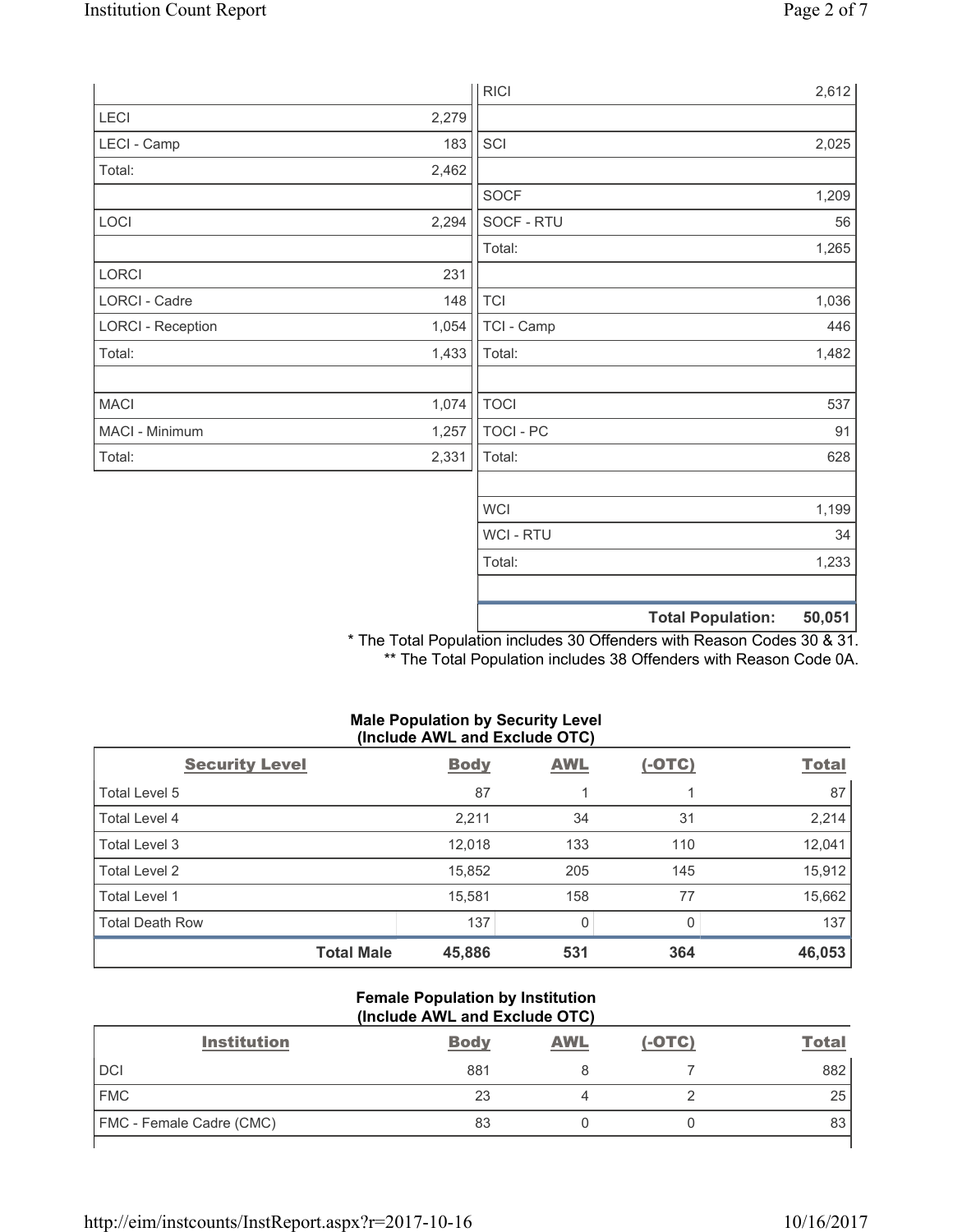|                        | <b>Total Population:</b> | 49,971 | 605 | 403          | 50,173 |
|------------------------|--------------------------|--------|-----|--------------|--------|
|                        | <b>Total Female</b>      | 4,085  | 74  | 39           | 4,120  |
| ORW - RTU              |                          | 33     |     |              | 33     |
| ORW - Reception        |                          | 200    | 0   | <sup>0</sup> | 200    |
| ORW - PC               |                          | 15     | 0   | O            | 15     |
| <b>ORW - Death Row</b> |                          |        | 0   | 0            |        |
| <b>ORW</b>             |                          | 2,230  | 43  | 20           | 2,253  |
| <b>NEPRC</b>           |                          | 619    | 19  | 10           | 628    |

## **Male Population by Institution: Security Level 5 (Include AWL and Exclude OTC)**

| <b>Institution</b>   | <b>Body</b>    | <b>AWL</b>   | $(-OTC)$ | <b>Total</b> |
|----------------------|----------------|--------------|----------|--------------|
| <b>ACI</b>           |                | 0            | $\Omega$ |              |
| LECI                 |                | $\mathbf 0$  | 0        |              |
| LORCI                |                | 0            | $\Omega$ |              |
| <b>MACI</b>          | 2              | 0            | $\Omega$ | 2            |
| <b>MANCI</b>         |                | 0            | $\Omega$ |              |
| <b>OSP</b>           | 46             |              |          | 46           |
| SCI                  |                | $\Omega$     | $\Omega$ |              |
| <b>SOCF</b>          | 28             | $\mathbf{0}$ | $\Omega$ | 28           |
| SOCF - RTU           | 4              | $\Omega$     | $\Omega$ | 4            |
| <b>TOCI</b>          | $\overline{2}$ | $\Omega$     | n        | っ            |
| <b>Total Level 5</b> | 87             |              |          | 87           |

## **Male Population by Institution: Security Level 4 (Include AWL and Exclude OTC)**

| <b>Institution</b>       | <b>Body</b> | <b>AWL</b>  | $(-OTC)$ | <b>Total</b> |
|--------------------------|-------------|-------------|----------|--------------|
| ACI                      | 8           |             | $\Omega$ | 9            |
| CCI                      | 9           |             |          | 9            |
| CRC                      | 33          | 4           |          | 33           |
| CRC - Reception          | 8           |             |          | 8            |
| CRC - RTU                |             | 0           | $\Omega$ |              |
| <b>FMC</b>               |             | $\mathbf 0$ | $\Omega$ |              |
| LECI                     | 40          | $\mathbf 0$ | 0        | 40           |
| LOCI                     | 10          | $\mathbf 0$ | $\Omega$ | 10           |
| <b>LORCI</b>             | 16          | 6           | 6        | 16           |
| LORCI - Cadre            |             | $\mathbf 0$ | $\Omega$ |              |
| <b>LORCI - Reception</b> | 9           | $\mathbf 0$ | 0        | 9            |
| <b>MACI</b>              | 39          | 0           | O        | 39           |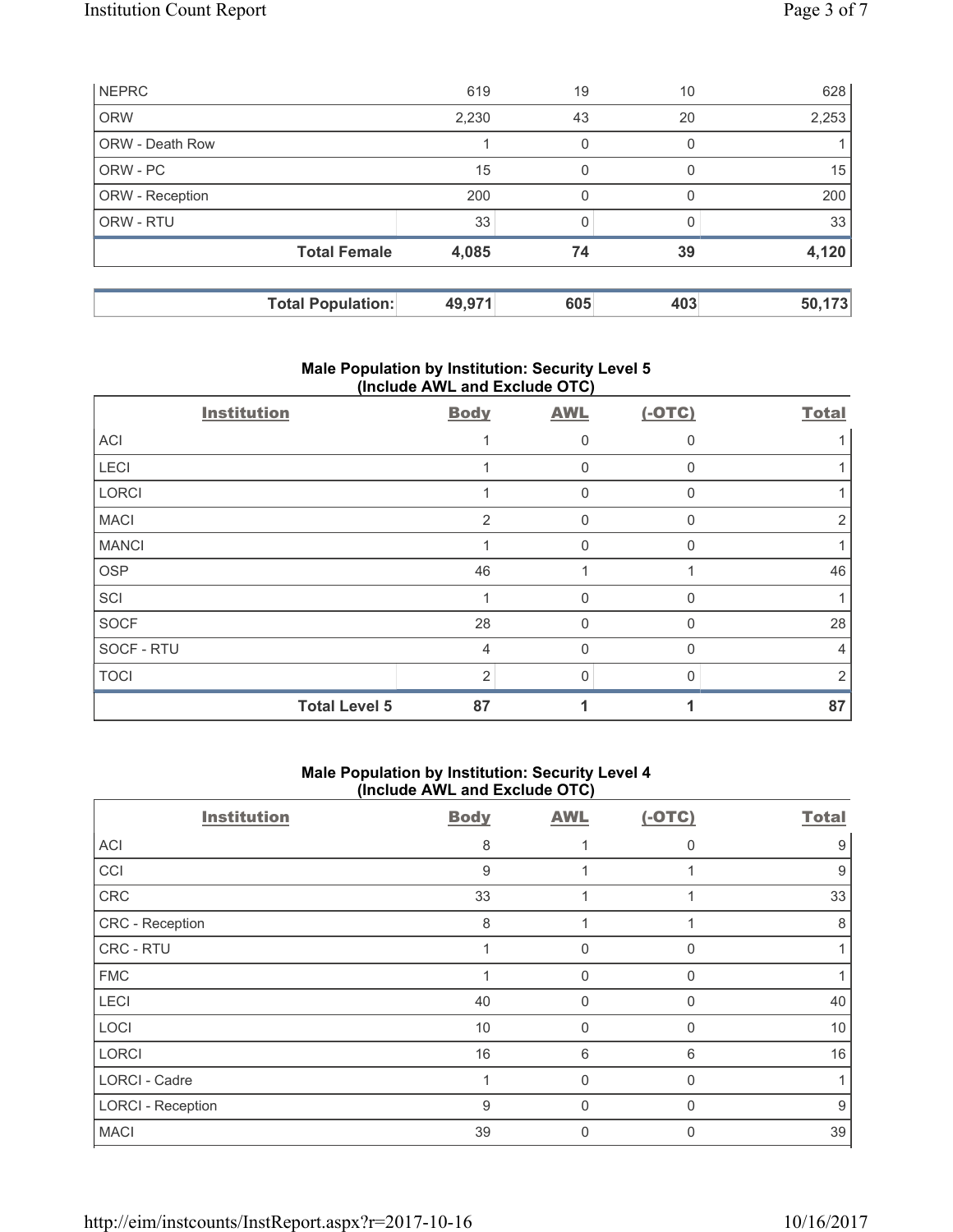| <b>MANCI</b>     |                      | 86             | $\overline{2}$      | $\overline{2}$ | 86             |
|------------------|----------------------|----------------|---------------------|----------------|----------------|
| MCI              |                      | $\overline{4}$ | $\mathsf{O}\xspace$ | $\mathbf 0$    | 4              |
| <b>NCCI</b>      |                      | 1              | $\mathsf{O}\xspace$ | $\mathbf 0$    |                |
| <b>NCI</b>       |                      | 1              | $\mathbf 0$         | 0              |                |
| OSP              |                      | 429            | $\,$ 5 $\,$         | $\mathsf 3$    | 431            |
| <b>RCI</b>       |                      | 20             | 1                   | $\mathbf{1}$   | 20             |
| <b>RICI</b>      |                      | 4              | $\mathsf{O}\xspace$ | $\mathbf 0$    | $\overline{4}$ |
| SCI              |                      | $10$           | $\mathsf{O}\xspace$ | $\mathbf 0$    | 10             |
| SOCF             |                      | 1,177          | 12                  | 12             | 1,177          |
| SOCF - RTU       |                      | 52             | $\mathsf{O}\xspace$ | $\mathbf 0$    | 52             |
| <b>TCI</b>       |                      | 11             | $\mathsf{O}\xspace$ | $\mathbf 0$    | 11             |
| <b>TOCI</b>      |                      | 199            | $\,$ 3 $\,$         | 3              | 199            |
| <b>TOCI - PC</b> |                      | 17             | $\mathsf{O}\xspace$ | $\mathbf 0$    | 17             |
| <b>WCI</b>       |                      | 24             | 1                   | $\mathbf{1}$   | 24             |
| WCI - RTU        |                      | 1              | 0                   | $\Omega$       |                |
|                  | <b>Total Level 4</b> | 2,211          | 34                  | 31             | 2,214          |

# **Male Population by Institution: Security Level 3 (Include AWL and Exclude OTC)**

| <b>Institution</b>                | <b>Body</b>    | <b>AWL</b>          | $(-OTC)$            | <b>Total</b>   |
|-----------------------------------|----------------|---------------------|---------------------|----------------|
| <b>ACI</b>                        | 16             | $\mathsf 0$         | $\mathbf 0$         | 16             |
| ACI - PC                          | $\overline{2}$ | $\mathsf 0$         | $\mathsf 0$         | $\overline{2}$ |
| <b>ACI - RTU</b>                  | 1              | $\mathbf 0$         | $\mathsf 0$         | 1              |
| CCI                               | $6\phantom{1}$ | $\mathbf 0$         | $\mathbf 0$         | $\,6\,$        |
| <b>CRC</b>                        | 81             | $\overline{4}$      | $\overline{4}$      | 81             |
| CRC - Cadre                       | 135            | $\mathbf 0$         | 0                   | 135            |
| CRC - Reception                   | 619            | 10                  | $\hbox{9}$          | 620            |
| <b>CRC - RTU</b>                  | 57             | $\mathbf 0$         | $\mathsf{O}\xspace$ | 57             |
| CRC - Youth                       | 1              | $\mathsf{O}\xspace$ | $\mathsf{O}\xspace$ | 1              |
| <b>FMC</b>                        | $\overline{4}$ | $\mathbf 0$         | $\mathsf 0$         | $\overline{4}$ |
| FMC - Intensive Care - Male (CMC) | $\overline{4}$ | $\mathbf 0$         | $\mathsf{O}\xspace$ | $\overline{4}$ |
| GCI                               | $\overline{2}$ | $\mathbf 0$         | $\mathsf{O}\xspace$ | $\overline{2}$ |
| <b>LAECI</b>                      | $\,8\,$        | $\mathbf 0$         | $\mathsf{O}\xspace$ | $\,8\,$        |
| LECI                              | 2,233          | 20                  | 17                  | 2,236          |
| LOCI                              | 7              | $\mathbf 0$         | $\mathsf 0$         | $\overline{7}$ |
| LORCI                             | 65             | 27                  | 25                  | 67             |
| LORCI - Cadre                     | 92             | $\mathbf 0$         | $\mathsf{O}\xspace$ | 92             |
| <b>LORCI - Reception</b>          | 783            | $\mathbf{1}$        | $\mathbf{1}$        | 783            |
| <b>MACI</b>                       | 945            | $\boldsymbol{9}$    | $\overline{4}$      | 950            |
| <b>MANCI</b>                      | 2,101          | 21                  | 17                  | 2,105          |

٦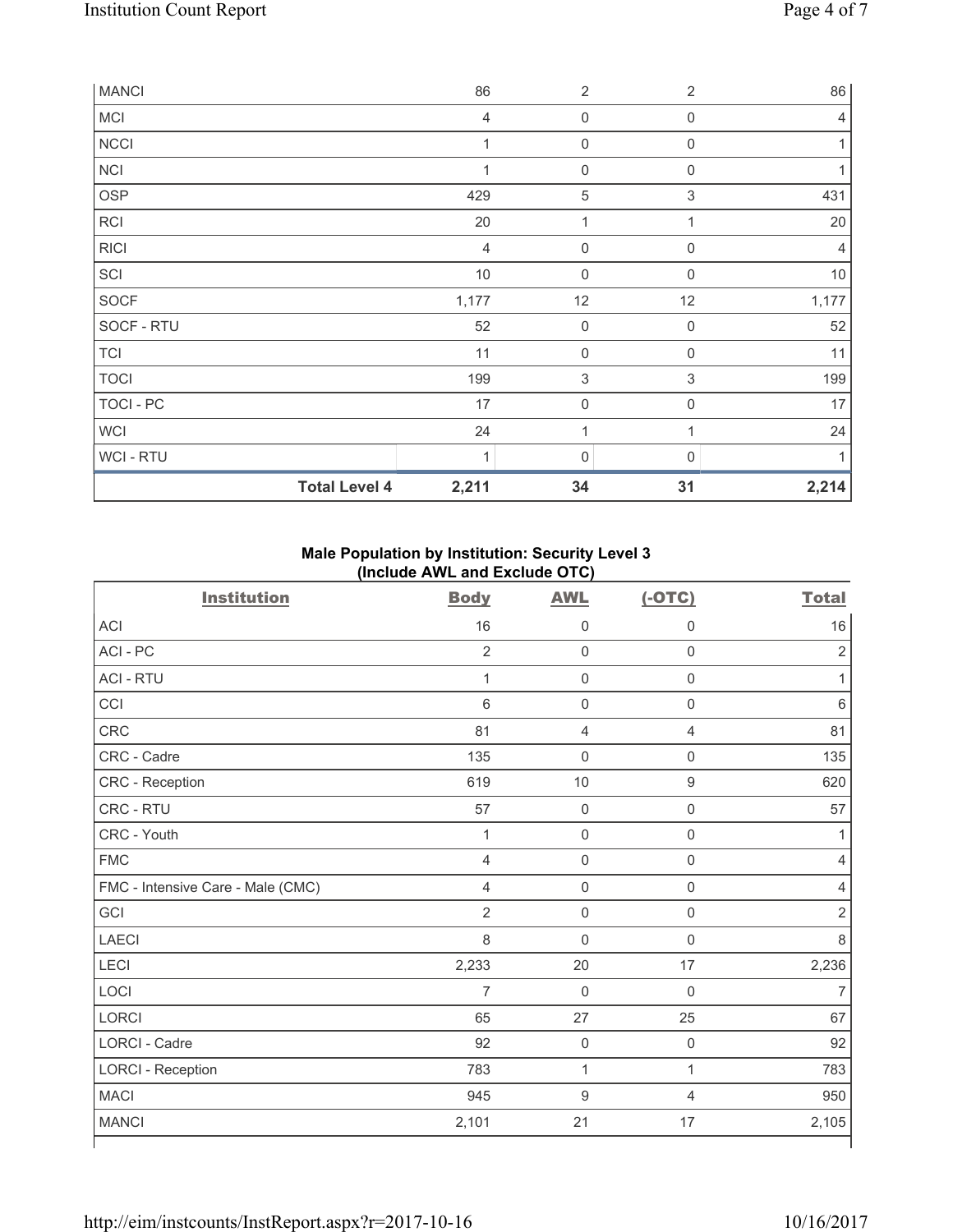| <b>NCCI</b>          | 10             | 1                |             | 10             |
|----------------------|----------------|------------------|-------------|----------------|
| NCCI - Camp          | 1              | $\mathbf 0$      | $\mathbf 0$ | 1              |
| NCI                  | $\,6\,$        | $\boldsymbol{0}$ | 0           | 6              |
| <b>NEOCC</b>         | 400            | 1                | $\mathbf 0$ | 401            |
| <b>OSP</b>           | $\overline{2}$ | $\mathbf 0$      | $\mathbf 0$ | $\overline{2}$ |
| PCI                  | 30             | $\mathbf{1}$     | $\mathbf 0$ | 31             |
| <b>RCI</b>           | 1,866          | 18               | 16          | 1,868          |
| <b>RICI</b>          | $\,8\,$        | $\mathbf 0$      | $\mathbf 0$ | 8              |
| <b>SOCF</b>          | $\overline{4}$ | 0                | $\Omega$    | $\overline{4}$ |
| <b>TCI</b>           | 977            | 5                | 5           | 977            |
| TCI - Camp           | 1              | $\mathbf 0$      | $\mathbf 0$ |                |
| <b>TOCI</b>          | 276            | 4                | $\mathsf 3$ | 277            |
| <b>TOCI - PC</b>     | 74             | $\mathbf 0$      | $\mathbf 0$ | 74             |
| <b>WCI</b>           | 1,170          | 11               | $\,8\,$     | 1,173          |
| WCI - RTU            | 31             | 0                | 0           | 31             |
| <b>Total Level 3</b> | 12,018         | 133              | 110         | 12,041         |

# **Male Population by Institution: Security Level 2 (Include AWL and Exclude OTC)**

|                                   | $(1.01440)$ $(1.144)$ and Exolute $(0.10)$ |                |                     |                |
|-----------------------------------|--------------------------------------------|----------------|---------------------|----------------|
| <b>Institution</b>                | <b>Body</b>                                | <b>AWL</b>     | $(-OTC)$            | <b>Total</b>   |
| <b>ACI</b>                        | 698                                        | 6              | 5                   | 699            |
| ACI-PC                            | 62                                         | $\mathbf 0$    | $\mathsf{O}\xspace$ | 62             |
| <b>ACI - RTU</b>                  | 64                                         | $\mathbf 0$    | $\mathsf{O}\xspace$ | 64             |
| <b>BECI</b>                       | 1,417                                      | 13             | $\,8\,$             | 1,422          |
| CCI                               | 1,920                                      | 14             | $\overline{7}$      | 1,927          |
| <b>CRC</b>                        | 167                                        | $\,$ 6         | $\overline{4}$      | 169            |
| CRC - Cadre                       | 113                                        | $\mathbf 0$    | $\mathbf 0$         | 113            |
| CRC - Reception                   | 238                                        | 15             | 14                  | 239            |
| CRC - RTU                         | $\mathbf{1}$                               | $\mathbf 0$    | $\mathsf{O}\xspace$ | 1              |
| <b>FMC</b>                        | 8                                          | $\overline{2}$ | $\mathsf{O}\xspace$ | 10             |
| FMC - Intensive Care - Male (CMC) | 15                                         | $\mathsf 0$    | $\mathsf{O}\xspace$ | 15             |
| GCI                               | 547                                        | 3              | $\mathsf 0$         | 550            |
| <b>GCI - RTU</b>                  | 44                                         | $\mathbf 0$    | $\mathsf{O}\xspace$ | 44             |
| <b>LAECI</b>                      | 1,062                                      | 15             | 11                  | 1,066          |
| LECI                              | $\overline{2}$                             | $\mathbf 0$    | $\mathsf{O}\xspace$ | $\overline{2}$ |
| LECI - Camp                       | $\mathbf{1}$                               | $\mathbf 0$    | $\mathsf{O}\xspace$ | $\mathbf{1}$   |
| LOCI                              | 1,242                                      | 7              | $\overline{4}$      | 1,245          |
| <b>LORCI</b>                      | 97                                         | 21             | 20                  | 98             |
| <b>LORCI - Cadre</b>              | 44                                         | $\mathbf 0$    | $\mathsf{O}\xspace$ | 44             |
| <b>LORCI - Reception</b>          | 137                                        | $\mathbf 1$    | $\mathbf 0$         | 138            |
|                                   |                                            |                |                     |                |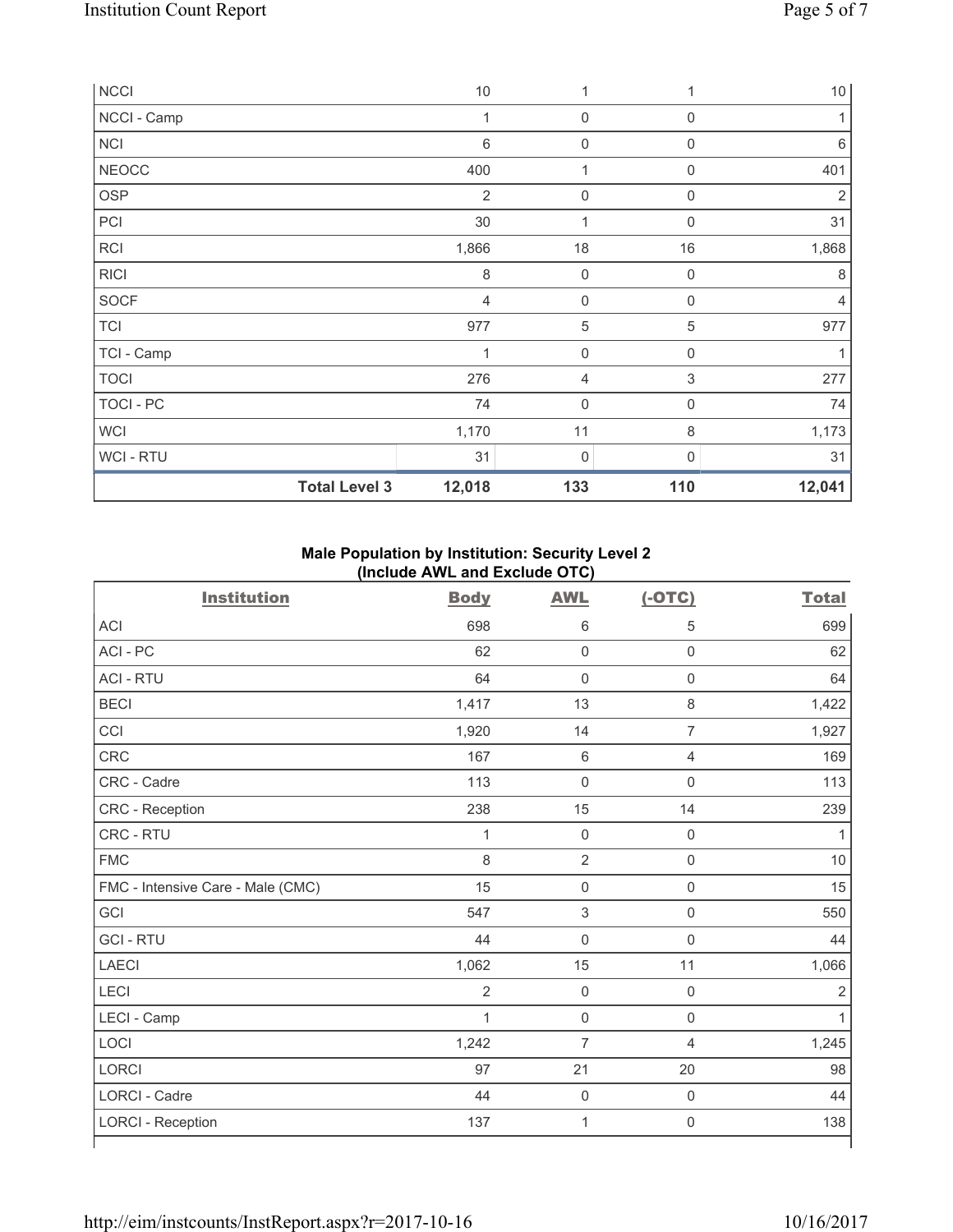| <b>MACI</b>  |                      | 88             | 0                   | $\Omega$                  | 88     |
|--------------|----------------------|----------------|---------------------|---------------------------|--------|
| <b>MANCI</b> |                      | 6              | $\mathbf 0$         | $\Omega$                  | 6      |
| <b>MCI</b>   |                      | 1,486          | 12                  | 10                        | 1,488  |
| MCI - Camp   |                      | 1              | $\mathbf 0$         | $\mathbf 0$               |        |
| <b>NCCI</b>  |                      | 1,351          | 17                  | 13                        | 1,355  |
| NCCI - Camp  |                      | 1              | $\mathbf 0$         | $\mathbf 0$               | 1      |
| <b>NCI</b>   |                      | 1,699          | 20                  | 15                        | 1,704  |
| PCI          |                      | 714            | 11                  | $\ensuremath{\mathsf{3}}$ | 722    |
| <b>RCI</b>   |                      | 147            | $\mathsf 0$         | $\boldsymbol{0}$          | 147    |
| <b>RICI</b>  |                      | 1,524          | 26                  | 19                        | 1,531  |
| SCI          |                      | 943            | 15                  | 11                        | 947    |
| <b>TCI</b>   |                      | $\overline{7}$ | $\mathsf{O}\xspace$ | $\mathbf 0$               | 7      |
| <b>TOCI</b>  |                      | $\mathbf 1$    | 1                   |                           | 1      |
| WCI          |                      | 5              | 0                   | $\Omega$                  | 5      |
|              | <b>Total Level 2</b> | 15,852         | 205                 | 145                       | 15,912 |

## **Male Population by Institution: Security Level 1 (Include AWL and Exclude OTC)**

| <b>Institution</b>                | <b>Body</b>    | <b>AWL</b>          | $(-OTC)$            | <b>Total</b> |
|-----------------------------------|----------------|---------------------|---------------------|--------------|
| <b>ACI</b>                        | 642            | 6                   | 1                   | 647          |
| ACI-PC                            | 1              | $\mathbf 0$         | $\mathbf 0$         | 1            |
| <b>ACI - RTU</b>                  | 34             | $\mathbf 0$         | $\mathsf 0$         | 34           |
| <b>BECI</b>                       | 789            | 13                  | $\overline{7}$      | 795          |
| <b>BECI</b> - Camp                | 472            | $\mathbf 0$         | $\mathsf{O}\xspace$ | 472          |
| CCI                               | 673            | $\overline{2}$      | $\mathsf{O}\xspace$ | 675          |
| <b>CRC</b>                        | 86             | $\sqrt{5}$          | 4                   | 87           |
| CRC - Reception                   | 124            | $\mathsf 3$         | $\overline{2}$      | 125          |
| <b>FMC</b>                        | 402            | $\overline{4}$      | $\mathsf{O}\xspace$ | 406          |
| FMC - Intensive Care - Male (CMC) | 24             | 1                   | $\mathsf 0$         | 25           |
| GCI                               | 594            | 12                  | $\overline{4}$      | 602          |
| GCI - Camp                        | 722            | $\mathfrak{S}$      | $\mathsf{O}\xspace$ | 725          |
| <b>GCI-RTU</b>                    | 12             | $\mathbf 0$         | $\mathbf 0$         | 12           |
| <b>LAECI</b>                      | 686            | $\overline{4}$      | $\overline{4}$      | 686          |
| <b>LECI</b>                       | $\mathfrak{S}$ | $\mathbf 1$         | $\mathsf 0$         | 4            |
| LECI - Camp                       | 182            | $\mathbf 0$         | $\mathsf{O}\xspace$ | 182          |
| LOCI                              | 1,035          | $\sqrt{3}$          | $\overline{2}$      | 1,036        |
| <b>LORCI</b>                      | 52             | $\boldsymbol{9}$    | $\boldsymbol{9}$    | 52           |
| <b>LORCI - Cadre</b>              | 11             | $\mathsf{O}\xspace$ | $\mathbf 0$         | 11           |
| <b>LORCI - Reception</b>          | 125            | $\mathsf{O}\xspace$ | $\mathsf{O}\xspace$ | 125          |
| MACI - Minimum                    | 1,257          | $\,6\,$             | $\mathbf 2$         | 1,261        |